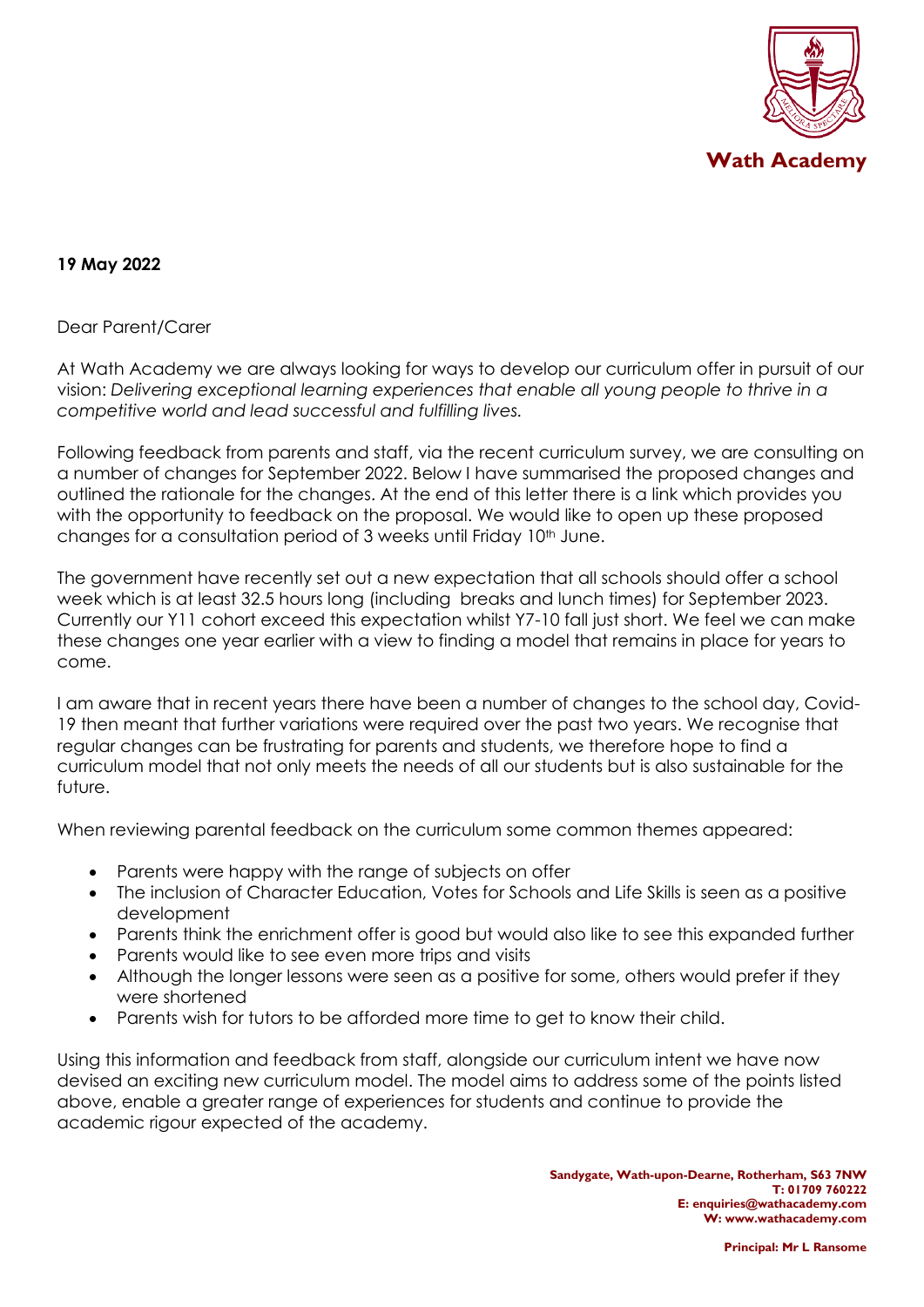

The following changes are proposed:

### **Tutor time**

Tutor time will be increased to 30 minutes a day for all students. The content which staff are required to cover will remain largely the same meaning the additional time can be spent on activities which allow staff to get to know their tutor group better and form excellent, supportive relationships.

We are also committed to providing a more diverse range of speakers within the tutor period. This will further support the delivery of Character Education which we are currently re-modelling for next academic year.

## **Number of lessons and length of lessons**

Although we have seen lots of success from the model of 3 x 100-minute lesson a day, we recognise that for some the length is slightly too long. We would like to continue with lessons which are longer than 1 hour as we feel that this provides students with more time to explore topics in greater depth rather than quickly moving on in order to finish within 1 hour. We are therefore proposing to move to 4 x 80-minute lessons a day. We believe this lesson length provides a great balance between the opportunity to explore topics more deeply, but it is also better for students who struggle with the longer periods.

### **The inclusion of enrichment within the school day**

This is the major change that we are proposing. We are passionate about offering students opportunities beyond the academic classroom to gain an array of positive school memories. It is proposed that the academic day finishes at 12:00 on a Wednesday and following lunch, every child will attend an enrichment club from 12:40 – 14:20. All staff will also be timetabled to deliver a wide array of enrichment clubs at this time. We see enrichment as a way of providing many opportunities and benefits:

- The academy can provide an even broader range of exceptional learning experiences beyond the classroom
- Including enrichment in the timetable provides opportunities for all students 'to gain an array of positive school memories'
- Further opportunities are available for students to develop high levels of cultural and global awareness
- Students are able to take part in something they are passionate about
- Students are able to experience something completely new which broadens horizons beyond their current knowledge or experience
- Students can spend time with friends doing something they enjoy
- An enrichment slot allows for time to be devoted to exploring potential career choices
- Enrichment provides time away from the classroom doing something they enjoy, this can have multiple mental health benefits.
- Students are able to form further excellent relationships with staff in a different setting.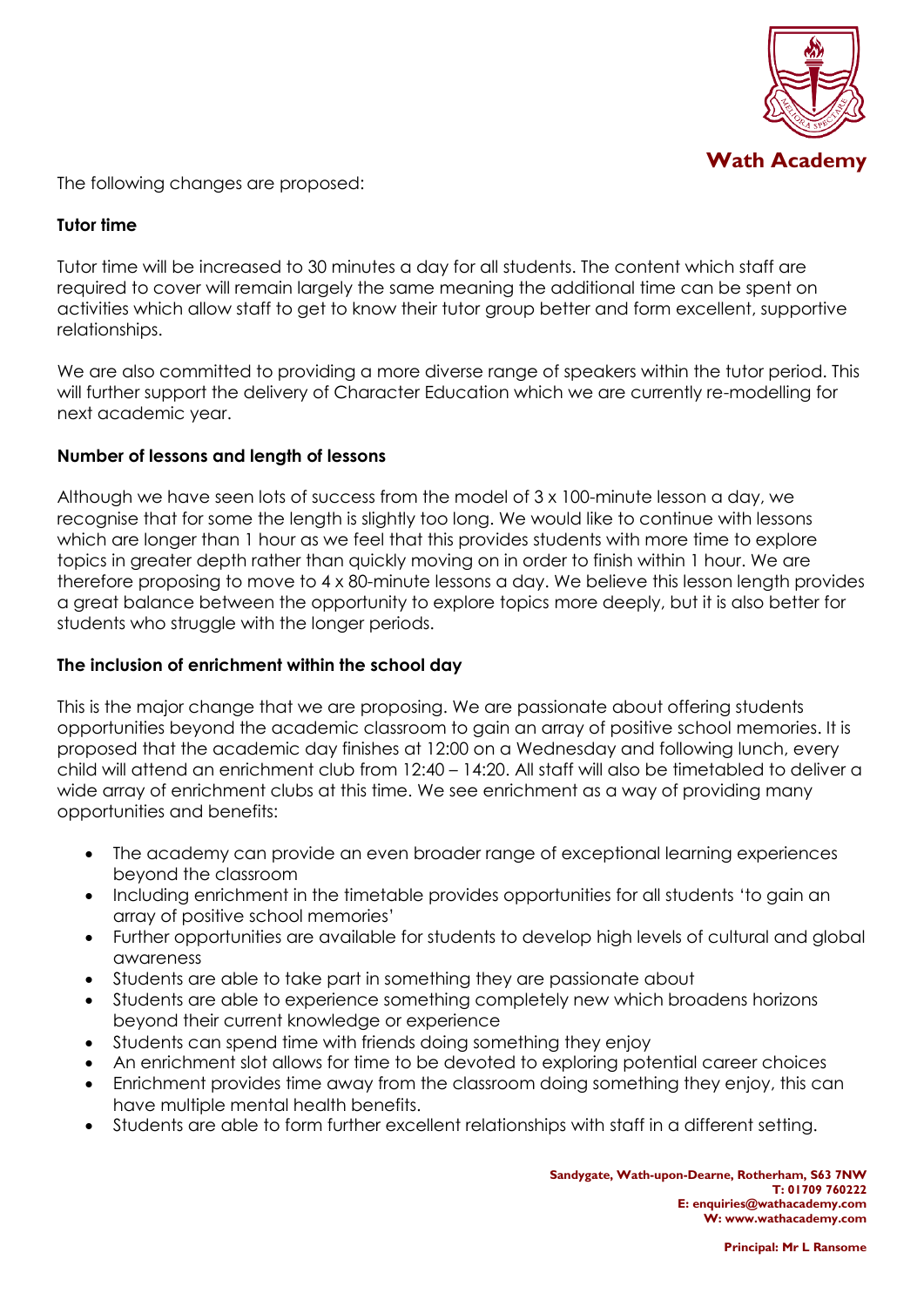

• Having enrichment in the timetable also allows for students who may not be able to afford such experiences to have access to a range of exciting opportunities.

We aim to offer a large range of activities which students can opt into. Students will choose an enrichment club each term, meaning in total they can take part in up to three different enrichment activities a year (although this could be each half term). The sessions will be delivered by staff at the academy and will be well planned and resourced ensuring that each experience is delivered to the highest standard. We have already begun to explore some of the exciting options we can offer. These will be wide ranging and with a view to providing everyone with something they enjoy. As with anything, we will take feedback on the experiences that we offer and endeavour to meet everyone's needs. We intend to offer a wide range of enrichment activities. This list below is purely to give an insight into the type of activities which we could put on offer, but is by no means exhaustive:

- Academic electives e.g. classics, additional modern foreign languages
- Additional academic study in areas of interest
- Technology and Design
- Computer programming based projects
- Creative activities Art, Photography, Performing Arts, Drama, Dance, Music etc.
- Competitive sports, including training sessions and representing the school in additional fixtures against other schools, including public schools.
- Other sporting activities
- Cultural visits e.g. churches, mosques, castles, stately homes etc.
- Fitness sessions e.g. yoga, circuit training, fitness
- Food & Nutrition
- Mindfulness, meditation and wellbeing activities
- Community and Charity projects
- Career and enterprise activities
- Work Experience
- Duke of Edinburgh's Award

It is important that adding in enrichment to the timetable doesn't detrimentally affect the time attributed to the coverage of the academic curriculum. This coupled with the government expectation of an extended school week has led to an extension of the school day, for all year groups, on Monday, Tuesday, Thursday and Friday:

- Lessons will start at 08:30 each day meaning that all students need to be in the building by 08:25
- On Monday, Tuesday, Thursday, and Friday the school day will finish at 15:20 for all students (including Year 11)
- On Wednesday, the school day will finish at 14:20 for all students (including Year 11)

# **School Buses**

If the proposed changes, following consultation, went ahead the current school buses would run in the morning and after school in line with the new timings.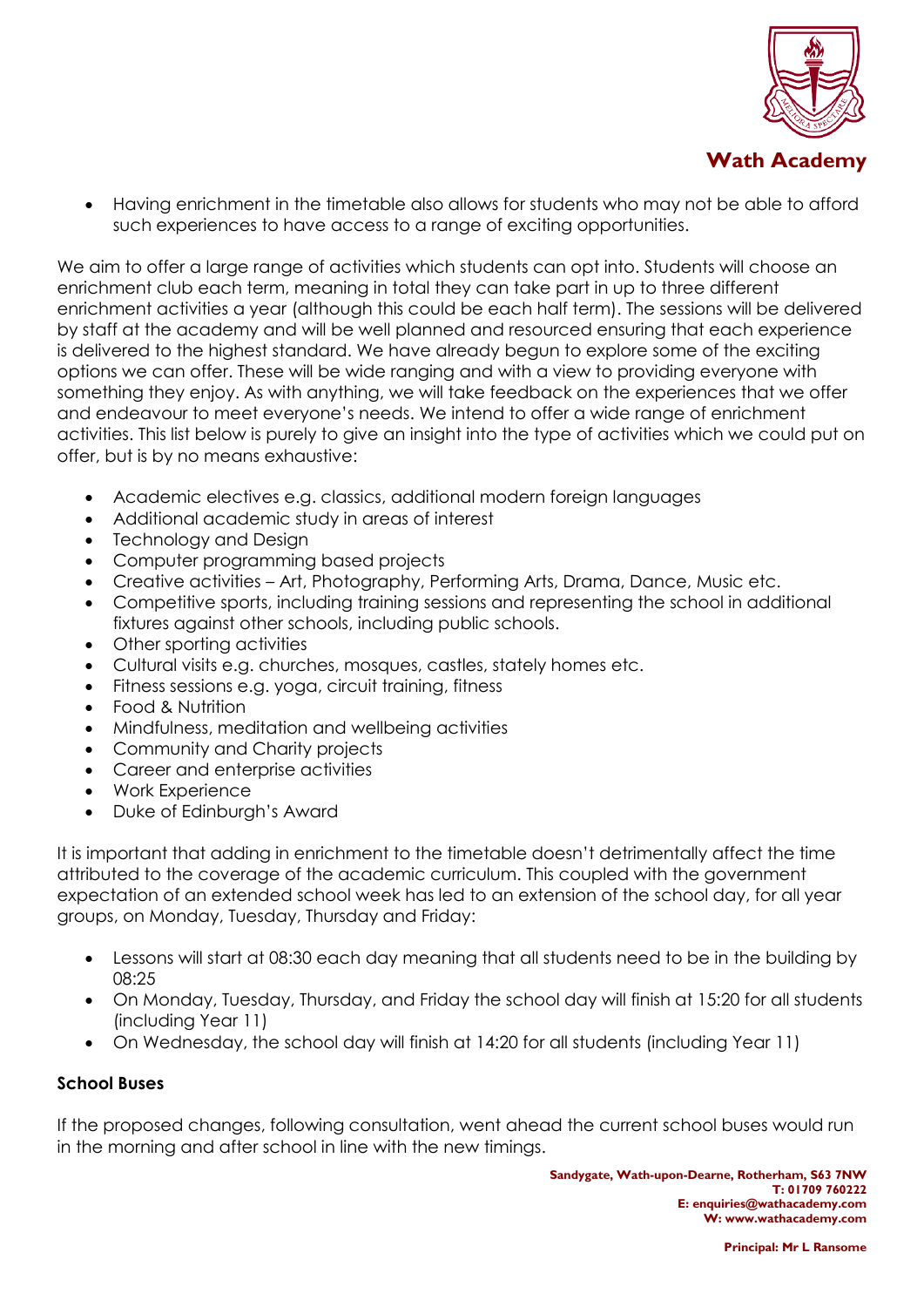

| Mon, Tues, Thurs, Fri             |                 |                    |                                   | Wednesday       |
|-----------------------------------|-----------------|--------------------|-----------------------------------|-----------------|
|                                   | Time            | Length             |                                   | <b>Time</b>     |
| <b>Period 1</b>                   | $08:30 - 09:50$ | 80 <sub>mins</sub> | <b>Period 1</b>                   | $08:30 - 09:50$ |
| <b>Period 2</b>                   | $09:50 - 11:10$ | 80 mins            | <b>Break</b>                      | $09:50 - 10:10$ |
| <b>Break</b>                      | $11:10 - 11:30$ | 20 mins            | <b>Period 2</b>                   | $10:10 - 11:30$ |
| <b>Period 3</b>                   | $11:30 - 12:50$ | 80 mins            | <b>Tutor Period</b>               | $11:30 - 12:00$ |
| Lunch                             | 12:50 - 13:30   | 40 mins            | Lunch                             | 12:00 - 12:40   |
| <b>Tutor Period</b>               | 13:30 - 14:00   | 30 mins            |                                   |                 |
| Period 4                          | 14:00 - 15:20   | 80 <sub>mins</sub> | <b>Enrichment</b>                 | $12:40 - 14:20$ |
| <b>Total Lesson</b><br>Time       |                 | 350 minutes        | <b>Total Lesson</b><br>Time       | 290 minutes     |
| <b>Total Break</b><br><b>Time</b> |                 | 60 minutes         | <b>Total Break</b><br><b>Time</b> | 60 minutes      |

| <b>Tues, Thurs, Fri</b> |                    |                                    | Wednesday           |                 |                    |  |
|-------------------------|--------------------|------------------------------------|---------------------|-----------------|--------------------|--|
| Time                    | Length             |                                    |                     | <b>Time</b>     | Length             |  |
| $0 - 09:50$             | 80 <sub>mins</sub> |                                    | <b>Period 1</b>     | $08:30 - 09:50$ | 80 <sub>mins</sub> |  |
| $0 - 11:10$             | 80 mins            |                                    | <b>Break</b>        | $09:50 - 10:10$ | 20 mins            |  |
| $0 - 11:30$             | 20 mins            |                                    | <b>Period 2</b>     | $10:10 - 11:30$ | 80 mins            |  |
| $30 - 12:50$            | 80 mins            |                                    | <b>Tutor Period</b> | $11:30 - 12:00$ | 30 mins            |  |
| $50 - 13:30$            | 40 mins            |                                    | Lunch               | 12:00 - 12:40   | 40 mins            |  |
| $30 - 14:00$            | 30 mins            |                                    |                     |                 |                    |  |
| $0 - 15:20$             | 80 <sub>mins</sub> |                                    | <b>Enrichment</b>   | 12:40 - 14:20   | 100 mins           |  |
| 350 minutes             |                    | <b>Total Lesson</b><br><b>Time</b> | 290 minutes         |                 |                    |  |
| 60 minutes              |                    | <b>Total Break</b><br><b>Time</b>  | 60 minutes          |                 |                    |  |

The timetable will still be a two-week timetable to suit the longer lessons. It is proposed the academy school day will look as follows:

In terms of curriculum coverage, below is a table which details the amount of lesson time spent in each subject per week. Having shorter lessons has allowed us to provide students with a greater number of exposures to non-core subjects. For example, at KS4 students will now have 4 x 80 minute lessons per fortnight in their option subject rather than 3. This is something which staff and parents have stated would be beneficial.

|                | 80-min lessons<br>per fortnight |
|----------------|---------------------------------|
| Maths          | 6                               |
| English        | 6                               |
| <u>Science</u> | <u>6</u>                        |
| Geography      |                                 |
| <b>History</b> | $\frac{3}{3}$                   |
| Spanish        |                                 |
| Life Skills    |                                 |
| RS             |                                 |
| D <u>rama</u>  |                                 |
| Music          |                                 |
|                |                                 |
| Art            |                                 |
| Computing      |                                 |
|                |                                 |
| Enrichment     | 2.5                             |
| Total          | 38.5                            |
| Tutor time     | $5 \times 30$ mins              |

# **Key Stage 3 Key Stage 4**

|             | 80-min lessons<br>per fortnight |
|-------------|---------------------------------|
| Maths       | 6                               |
| English     | 6                               |
| Science     | 7                               |
| Option 1    | 4                               |
| Option 2    | 4                               |
| Option 3    | $\overline{4}$                  |
| PE / Health | 3                               |
| Life Skills |                                 |
| <b>RS</b>   |                                 |
| Enrichment  | 2.5                             |
| Total       | 38.5                            |
| Tutor time  | 5 x 30 mins                     |

**Sandygate, Wath-upon-Dearne, Rotherham, S63 7NW T: 01709 760222 E[: enquiries@wathacademy.com](mailto:enquiries@wathacademy.com) W: www.wathacademy.com**